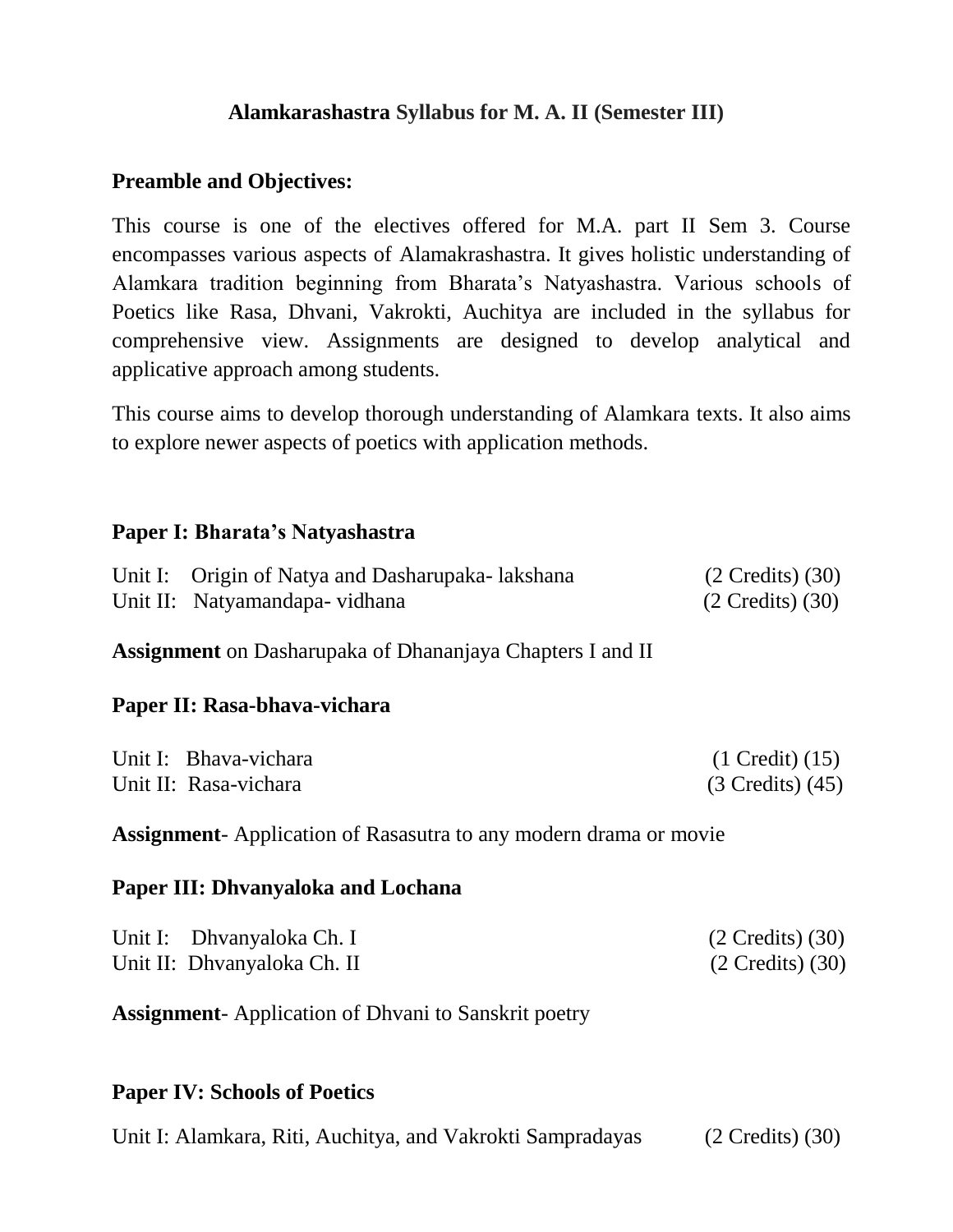**Assignment** Works of any poetician other than the prescribed ones.

### **Paper V: Facets of Alamkarashastra**

Unit I: Development of Poetics (Post Anandavardhana, Vishvanatha, Rajashekhara, Bhoja, Jagannatha, Appayya Dikshita) (2 Credits) (30) Unit II: Prosody (1 Credit) (15) Unit III: Selected Alamkaras - Utpreksha, Apanhuti, Samasokti, Arthantaranyasa, Virodha, Dipaka, Atishayokti, Shlesha, Samkara, Samsrishti (1 Credit) (15) **Assignment-** Recognition of Prosody and Alamkaras from the given verses.

# **Paper Pattern:**

### **Paper I: Bharata's Natyashastra**

| Unit I: a) Essay type question $(1 \text{ out of } 2)$ |    |
|--------------------------------------------------------|----|
| b) Write Short Notes (3 out of 4)                      |    |
| Unit II: Essay type question $(2 \text{ out of } 3)$   | 30 |

### **Paper II: Rasa-bhava-vichara**

| Unit I: Write Notes (2 out of 3)                        |  |
|---------------------------------------------------------|--|
| Unit II: a) Essay type question $(1 \text{ out of } 2)$ |  |
| b) Write paragraph (3 out of 4)                         |  |

### **Paper III: Dhvanyaloka and Lochana**

| Unit I: Write paragraphs (3 out of 4)  |  |
|----------------------------------------|--|
| Unit II: Write paragraphs (3 out of 4) |  |

### **Paper IV: Schools of poetics**

| Unit I: Essay type question $(2 \text{ out of } 3) \text{ OR Short Notes } (3 \text{ out of } 5)$  | 30 |
|----------------------------------------------------------------------------------------------------|----|
| Unit II: Essay type question $(2 \text{ out of } 3) \text{ OR Short Notes } (3 \text{ out of } 5)$ | 30 |

### **Paper V: Facets of Alamkarashastra**

Unit I: Write Paragraphs (2 out of 3) 30